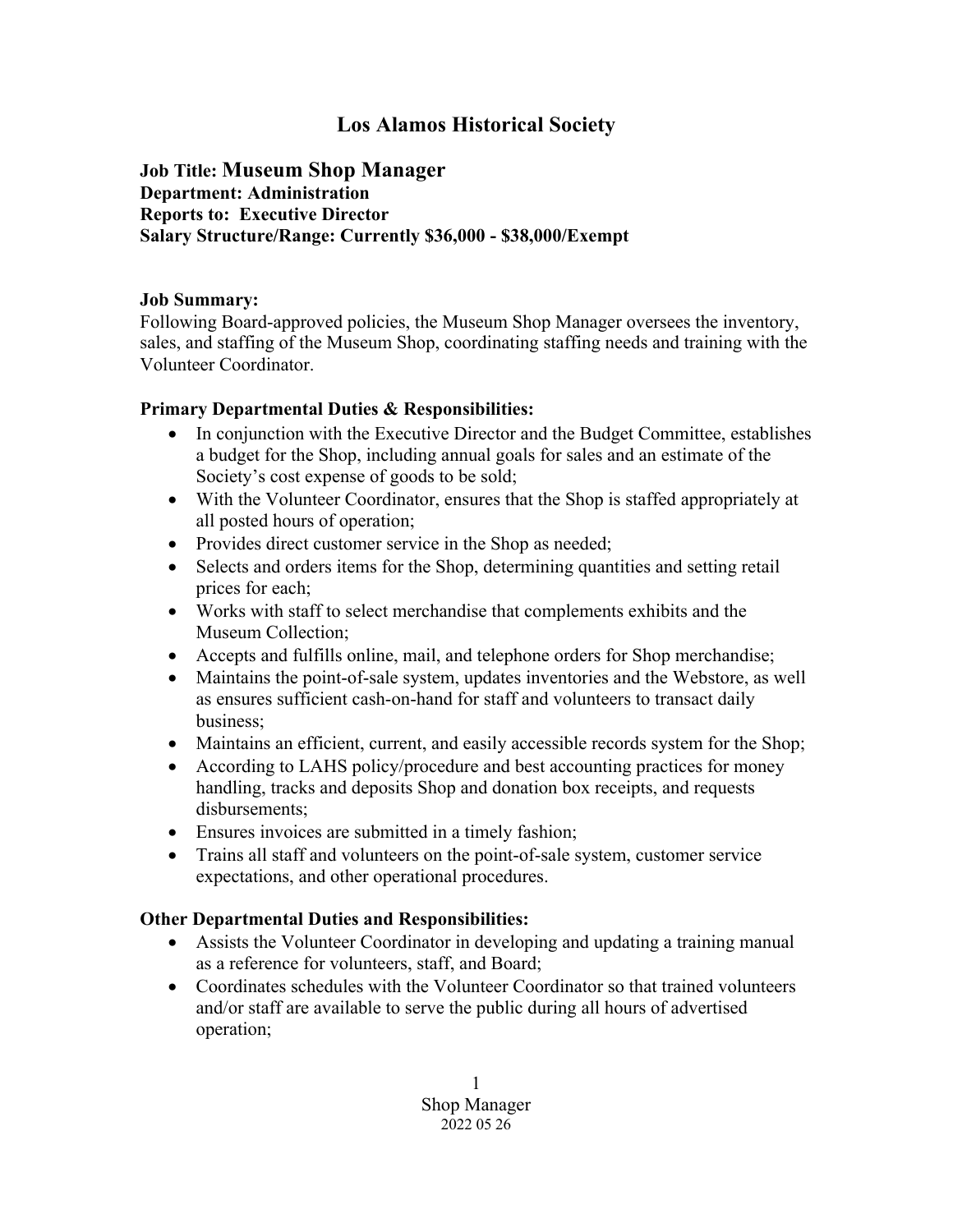- Assists the Volunteer Coordinator in developing recruitment strategies to encourage volunteering;
- Serves in the Shop as docent or tour guide when necessary;
- Publicizes the Shop and Museum Campus facilities through sales, advertising, book signings, and special events;
- Regularly contributes to social media, the LAHS website and the Society newsletter regarding Shop goods and services and volunteer opportunities;
- Supplies and sells relevant, suitable, and sufficient copies of books and other merchandise at lectures or events when possible.

## **Organizational Duties and Responsibilities**

- Provides regular reports of services performed and other data required for use by the department, organization, and funding entities;
- Contributes to preparation and tracking of grants submitted by LAHS;
- Strives to expand personal knowledge of and appreciation for all periods of Los Alamos history;
- Participates in, serves on, or assists with organizational trainings, meetings, committees, retreats, etc. in support of the department and/or LAHS;
- Performs occasional other duties as determined by the Executive Director.

### **Performance expectations:**

All LAHS staff are expected to:

- Perform satisfactorily according to annual organizational, departmental, and individual goals;
- Contribute to a customer-friendly, collaborative, and professional environment for staff and the public**,** e.g., by assisting as needed with any aspect of departmental – and occasionally organizational – activities;
- Adhere to schedules;
- Adhere to applicable state and federal laws and organizational policy, in particular, the elements of the LAHS Employee Handbook.

## **Physical Working environment**:

- Position is full-time;
- Workplace may be an office or retail setting at various multiple-storied locations, and/or outdoors as needed;
- Work requires evening and/or weekend hours.

## **Qualifications and Key Competencies:**

- **Required:** Any combination of education, training, skills, experience, or technical abilities equivalent to**:**
	- o Three years retail experience, including staff management;
	- o Point-of-sale systems experience;